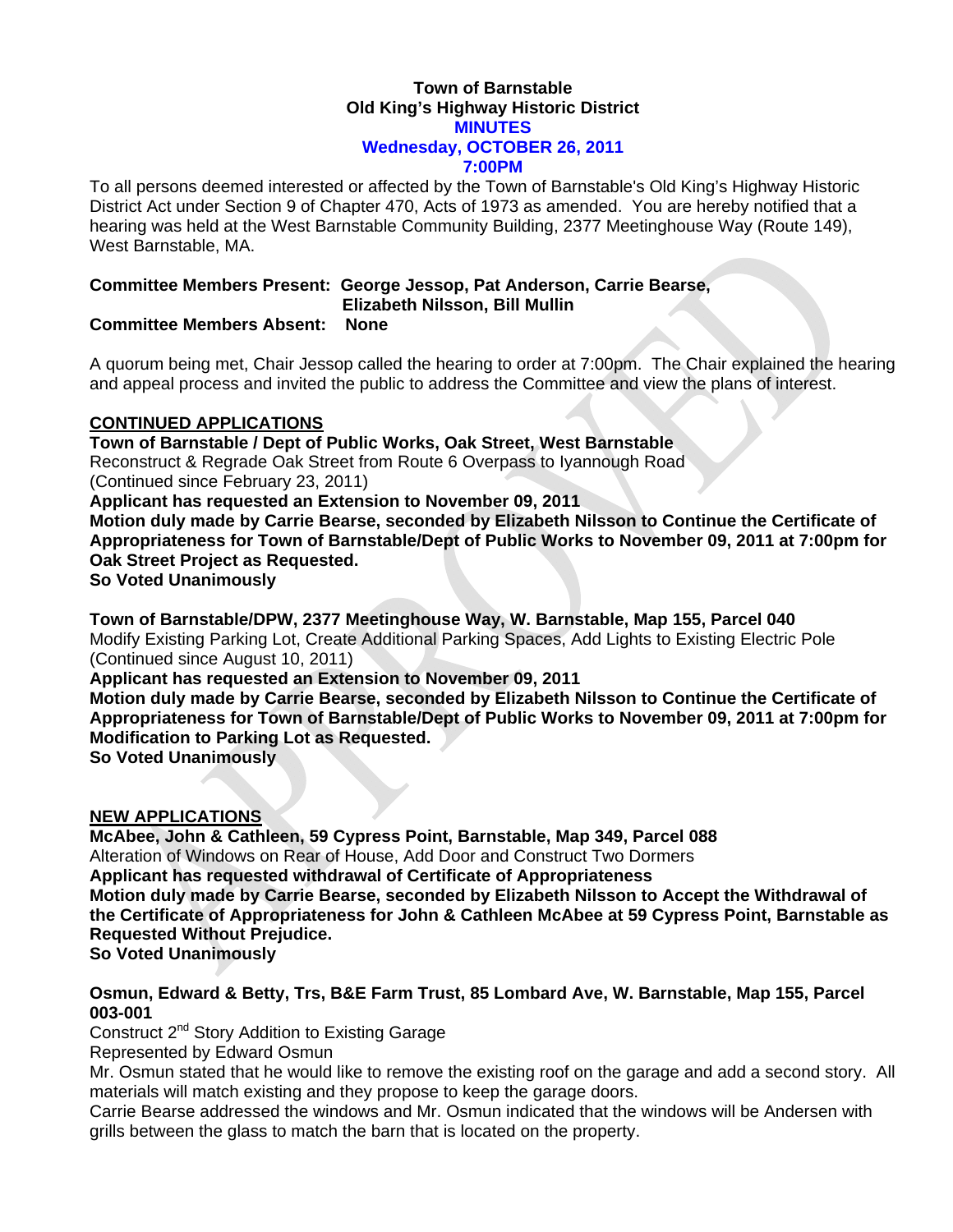#### **Motion duly made by Carrie Bearse, seconded by Elizabeth Nilsson to Approve the Certificate of Appropriateness for Edward & Betty Osmun at 85 Lombard Ave, W. Barnstable for Changes to the Garage as Submitted. So Voted Unanimously**

### **Barnstable Village, LLC, 3220 Main Street, Barnstable, Map 300, Parcel 010**

Replace Windows, Doors, Trim, Clapboard, Change of Color to Clapboard, Signage Represented by Timothy Meagher, Contractor and Lisa Trellas, Designer

Ms. Trellas explained that the new owners have had a change of heart and would like to submit new color chips. Clapboards are now proposed for Quahog (C2 Collections #C2-440P); trim to be Benjamin Moore White Dove-RM and the door Black (C2 Collections #C2-8448A Stout). Shutter color was discussed and Ms. Trellas asked if it would be better if they simply eliminate the shutters and the Members concurred. All new windows are proposed for the front and side facing parking lot and replacements will match exactly what exists; 12/12 grill pattern with exterior applied grills. Trim will be bodyguard painted white dove. Timothy Meagher asked for a continuance on the signage as they are not ready to proceed at this time. The Board determined that since no information was included in the application, a new Certificate of Appropriateness would have to be submitted.

**Motion duly made by Carrie Bearse, seconded by Pat Anderson to Approve the Certificate of Appropriateness for Barnstable Village, LLC at 3220 Main Street, Barnstable for work as Submitted with notation of change of colors to Quahog for the clapboards, White Dove for the Trim and Black for the door and to allow the removal of the shutters if desired. So Voted Unanimously** 

### **Robbins-Leclair, Denise, 208 Country Club Drive, Barnstable, Map 349, Parcel 046**

Construct Two Story, Two Car Garage, Tennis Court, 8' Black Vinyl Fence Represented by Erik Tolley

Mr. Tolley reviewed the project to construct a detached garage. Materials are white clapboard, white cedar shingles, wood trim, roofing to match existing. Windows will have grills between the glass to match those on the house.

Mr. Tolley also pointed out that they propose a tennis court and is requesting to be approved for an 8 foot black vinyl fence for the surround. The members agreed that due to the site location and that this is for a tennis court an 8 foot fence would be acceptable. Pat Anderson noted that this exception should be included in the motion for approval.

Carrie Bearse asked if they are adding a driveway and Mr. Tolley noted that they are and it would be an asphalt driveway to match existing.

**Motion duly made by Carrie Bearse, seconded by Bill Mullin to Approve the Certificate of Appropriateness for Denise Robbins-Leclair at 208 Country Club Drive, Barnstable for construction of a two story, two car garage, tennis court with an 8' black vinyl fence as an exception in height due to location in a subdivision and installed for a tennis court. So Voted Unanimously** 

**Collins, Troy & Isil, 12 Indian Hill Road, Barnstable, Map 336, Parcel 010** 

Install 6' Sections of Cedar Fencing

Represented by Troy Collins

Mr. Collins explained that there are 8 sections proposed for a total length of 64 feet made of cedar with a straight capped top. George Jessop noted that since this is the Historic District, they would prefer that the "nice" side of the fence face the neighboring lot. Mr. Jessop also pointed out that there is a pre-approved vertical fence available and a copy of this fence design was given to the applicant.

**Motion duly made by Carrie Bearse, seconded by Bill Mullin to Approve the Certificate of Appropriateness for Troy & Isil Collins at 12 Indian Hill Road, Barnstable for 8 sections of 6' fencing with option to install the pre-approved vertical board fencing if so desired. So Voted Unanimously**